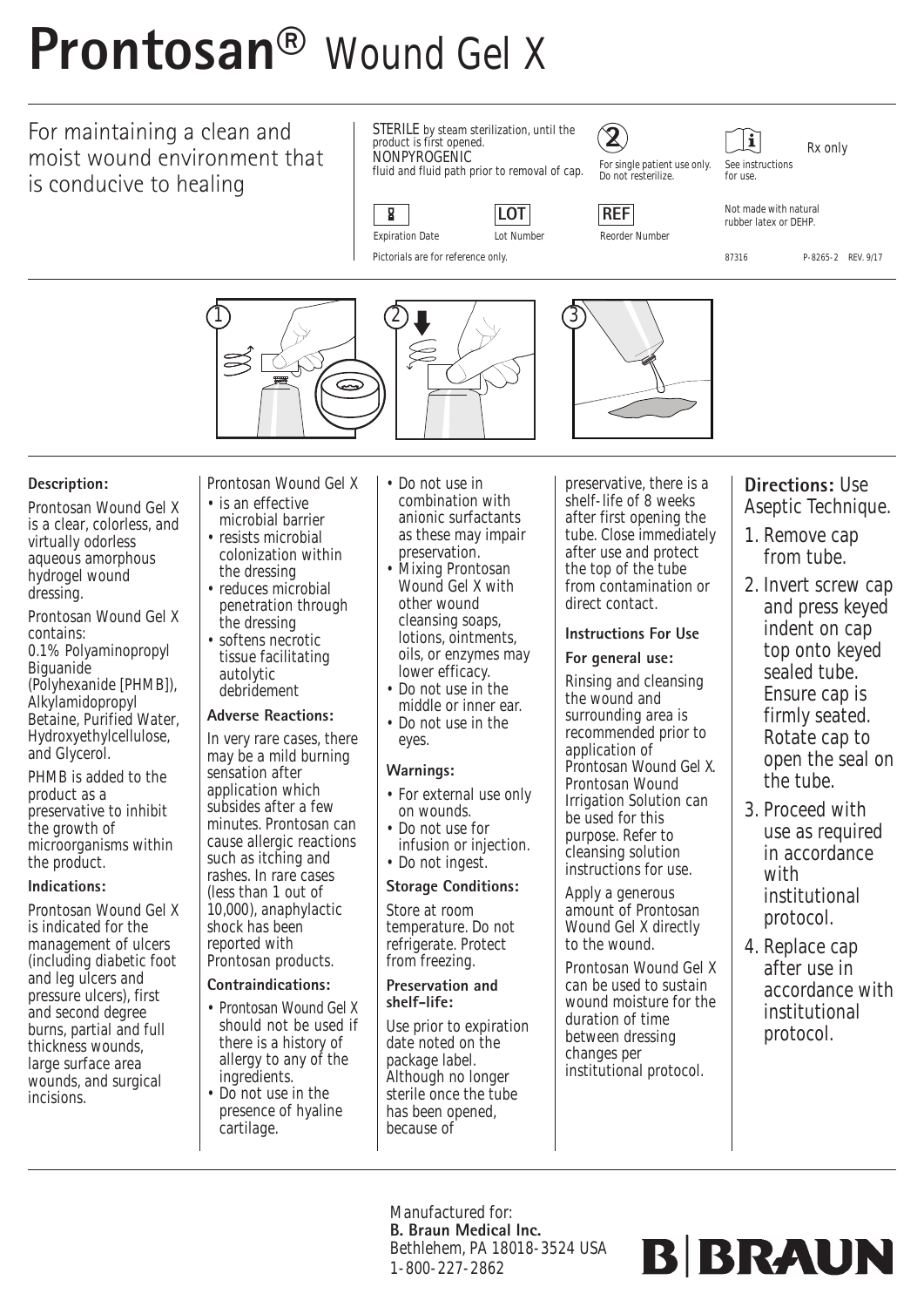|             |      |      | <b>REVISIONS</b>                                                                                 |             |
|-------------|------|------|--------------------------------------------------------------------------------------------------|-------------|
| <b>INIT</b> | RFV. | ZONE | <b>DESCRIPTION</b>                                                                               | <b>DATE</b> |
| <b>KW</b>   |      | N/A  | INITIATED PER PFG 2014-76 REV 0; DWG-MD-2023212                                                  | 12.4.2014   |
| KW          |      | N/A  | 1605007; TO ESTABLISH A 1 OZ. PRONTOSAN GEL X<br>PRODUCT CODE; REMOVED CONTAINER SIZE & WEBSITES | 10.10.2017  |

## SIZE: 8.25 X 11.7 (APPROX.)

## MATERIAL: WHITE PAPER

PRINT: BLACK

A

B

C

D

NOTE: SEE ATTACHED SHEET FOR ARTWORK

| <b>DRAWN</b>    |                                                                                                                                       | KW                                                            | 12.4.2014   |                   |                                          |                       |  |                |  |  |  |  |
|-----------------|---------------------------------------------------------------------------------------------------------------------------------------|---------------------------------------------------------------|-------------|-------------------|------------------------------------------|-----------------------|--|----------------|--|--|--|--|
| <b>CHECKED</b>  |                                                                                                                                       |                                                               |             |                   | <b>B BRAUN</b>                           | B. Braun Medical Inc. |  |                |  |  |  |  |
| ENG APPR.       |                                                                                                                                       |                                                               |             |                   |                                          | Bethlehem, PA 18018   |  |                |  |  |  |  |
| <b>QA APPR.</b> |                                                                                                                                       |                                                               |             |                   | PRODUCT CODE: N/A                        |                       |  |                |  |  |  |  |
|                 |                                                                                                                                       | <b>INITIAL</b>                                                | <b>DATE</b> | TITLE:            | INSTRUCTION SHEET (PFG); PRONTOSAN WOUND |                       |  |                |  |  |  |  |
|                 |                                                                                                                                       | UNLESS OTHERWISE SPECIFIED:<br>DIMENSIONS ARE IN INCHES       |             |                   | GEL X: B. BRAUN SWITZERLAND              |                       |  |                |  |  |  |  |
|                 | TOLERANCES:<br>FRACTIONAL: $\pm$ 1/16                                                                                                 |                                                               |             |                   | DWG. NO.:                                |                       |  | REV:           |  |  |  |  |
|                 |                                                                                                                                       | ANGULAR: $\pm$ 1/2 $^{\circ}$<br>TWO PLACE DECIMAL: $\pm .06$ |             | A                 | $P - 8265(s)$                            |                       |  |                |  |  |  |  |
|                 |                                                                                                                                       | THREE PLACE DECIMAL: ±.062                                    |             | <b>SCALE: 1:1</b> |                                          |                       |  | SHEETS: 1 OF 1 |  |  |  |  |
|                 | CAUTION: This drawing is the property of B. Braun Medical Inc. Information hereon is CONFIDENTIAL.<br>Unauthorized use is prohibited. |                                                               |             |                   |                                          |                       |  |                |  |  |  |  |
|                 |                                                                                                                                       |                                                               |             |                   |                                          |                       |  |                |  |  |  |  |

A

B

C

D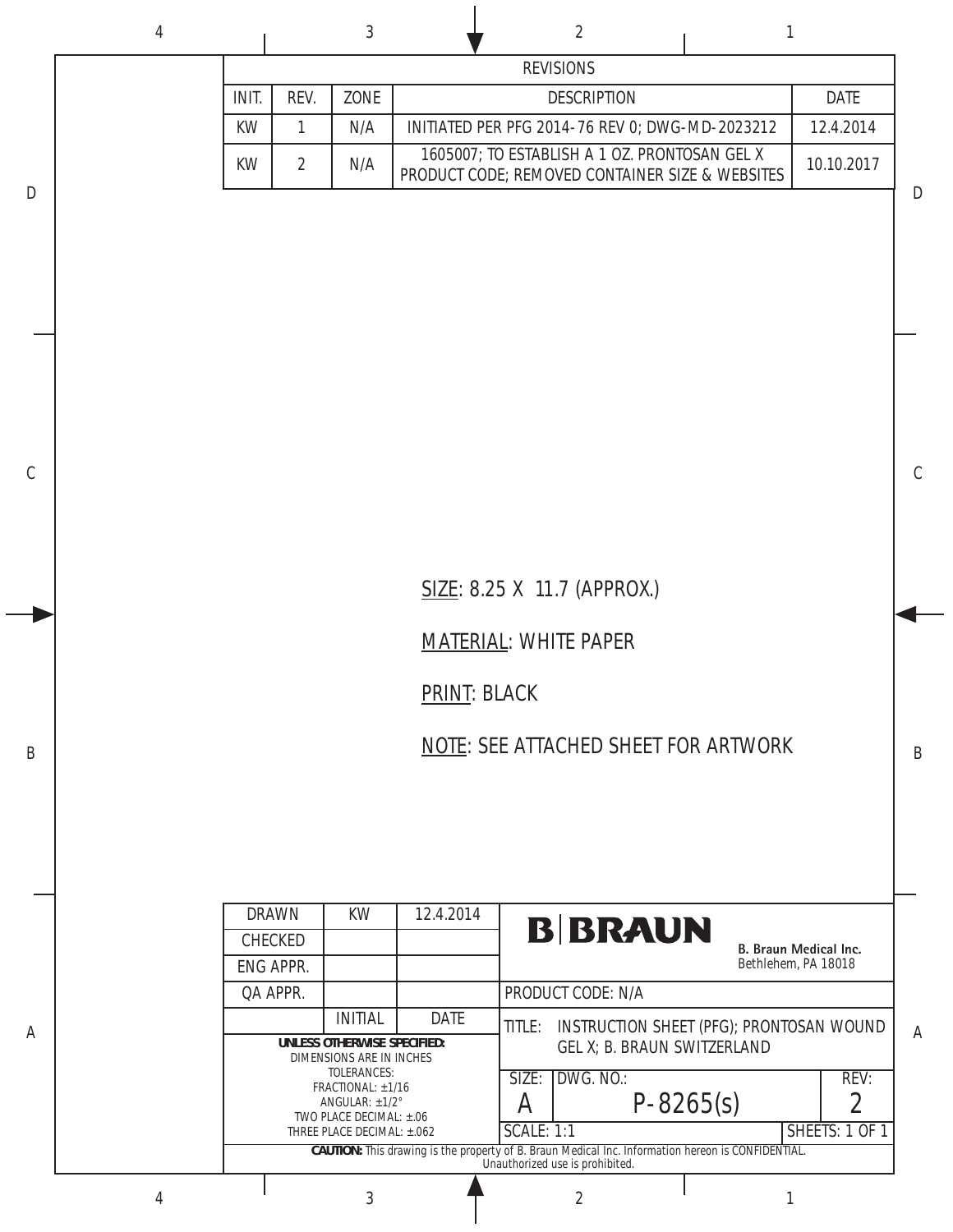# **Prontosan®** Wound Gel X

For maintaining a clean and moist wound environment that is conducive to healing

 $\mathbf{E}$ Rx only See instructions for use.

87316 P-8265-2 REV. 9/17





Pictorials are for reference only.

 $\mathbf{z}$ 

**2**



Expiration Date Lot Number Reorder Number

Not made with natural rubber latex or DEHP.

STERILE by steam sterilization, until the product is first opened. NONPYROGENIC fluid and fluid path prior to removal of cap.

#### **Description:**

- Prontosan Wound Gel X is a clear, colorless, and virtually odorless aqueous amorphous hydrogel wound dressing.
- Prontosan Wound Gel X contains: 0.1% Polyaminopropyl **Biguanide** (Polyhexanide [PHMB]), Alkylamidopropyl Betaine, Purified Water, Hydroxyethylcellulose, and Glycerol.

PHMB is added to the product as a preservative to inhibit the growth of microorganisms within the product.

#### **Indications:**

Prontosan Wound Gel X is indicated for the management of ulcers (including diabetic foot and leg ulcers and pressure ulcers), first and second degree burns, partial and full thickness wounds, large surface area wounds, and surgical incisions.

- Prontosan Wound Gel X • is an effective
- microbial barrier • resists microbial colonization within
- the dressing • reduces microbial penetration through the dressing
- softens necrotic tissue facilitating autolytic debridement

#### **Adverse Reactions:**

In very rare cases, there may be a mild burning sensation after application which subsides after a few minutes. Prontosan can cause allergic reactions such as itching and rashes. In rare cases (less than 1 out of 10,000), anaphylactic shock has been reported with Prontosan products.

#### **Contraindications:**

- Prontosan Wound Gel X should not be used if there is a history of allergy to any of the ingredients.
- Do not use in the

cartilage.

- Do not use in combination with anionic surfactants as these may impair preservation.
- Mixing Prontosan Wound Gel X with other wound cleansing soaps, lotions, ointments, oils, or enzymes may lower efficacy.
- Do not use in the middle or inner ear.
- Do not use in the eyes.

#### **Warnings:**

presence of hyaline has been opened, because of

- For external use only on wounds.
- Do not use for infusion or injection.
	- Do not ingest. **Storage Conditions:**

#### Store at room temperature. Do not refrigerate. Protect from freezing.

**Preservation and shelf-life:**

Use prior to expiration date noted on the package label. Although no longer sterile once the tube

preservative, there is a shelf-life of 8 weeks after first opening the tube. Close immediately after use and protect the top of the tube from contamination or direct contact.

## **Instructions For Use**

**For general use:** Rinsing and cleansing the wound and surrounding area is recommended prior to application of Prontosan Wound Gel X. Prontosan Wound Irrigation Solution can be used for this purpose. Refer to cleansing solution instructions for use.

Apply a generous amount of Prontosan Wound Gel X directly to the wound.

Prontosan Wound Gel X can be used to sustain wound moisture for the duration of time between dressing changes per institutional protocol.

#### **Directions:** Use Aseptic Technique.

- 1. Remove cap from tube.
- 2. Invert screw cap and press keyed indent on cap top onto keyed sealed tube. Ensure cap is firmly seated. Rotate cap to open the seal on the tube.
- 3. Proceed with use as required in accordance with institutional protocol.
- 4. Replace cap after use in accordance with institutional protocol.

Manufactured for: **B. Braun Medical Inc.** Bethlehem, PA 18018-3524 USA 1-800-227-2862

## **B BRAUN**